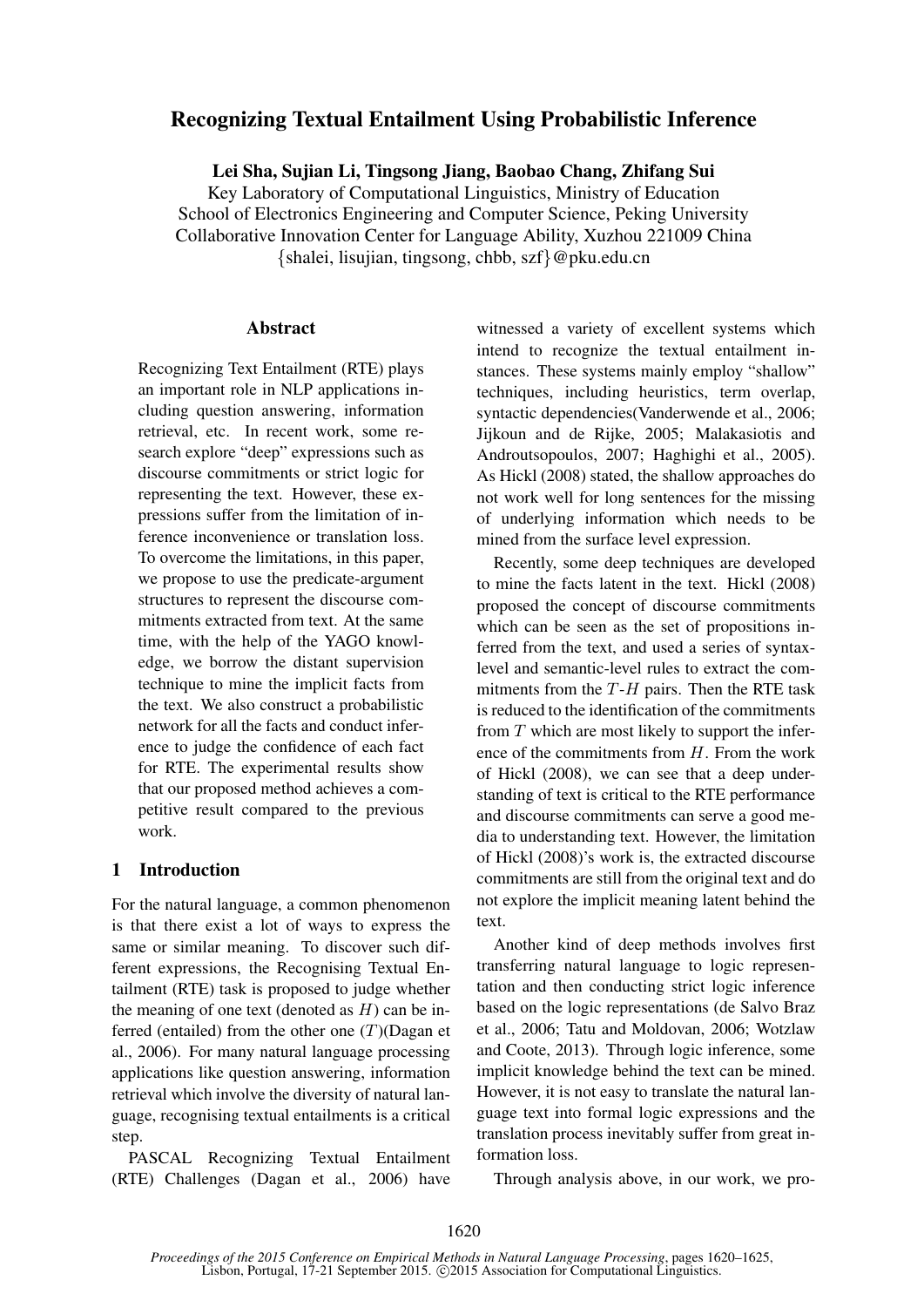

Figure 1: The Framework of our RTE system

pose to use the predicate-argument structure to represent the extracted discourse commitments. Inspired by the work of (Mintz et al., 2009), we make use of the external knowledge YAGO and borrow the distant supervision technique to mine implicit facts for the extracted predicates. For example,

## Ayrton Senna was married to a doctor who lives in Austin, the capital of Texas, in 1998.

We translate this example into the predicateargument structures such as bemarried(Senna, doctor), livein(doctor, Austin), captial(Austin, Texas). Then through distant supervision, we can get some new facts livein(Senna, Austin), livein(Senna, Texas).

To judge the confidence of the new facts, we construct a probabilistic network with all the facts and adopt the Markov Logic Network (MLN) to calculate the probability of each new fact, which can be further used to recognize text entailments.

## 2 Our RTE System

To make full use of the underlying information in sentences and lessen the effect brought by natural language's vagueness, we design a RTE system which is composed of three stages, as shown in Figure 1.

First, we decompose the sentences in  $T-H$  pair to a series of discourse commitments as Hickl (2008) did. Since the syntax of these commitments are very simple, we can directly transform them to predicates (or 3-arg tuples). Then we use

YAGO, a large semantic database including several thousands relations, to provide distant supervision. The predicates in  $T$  are matched to YAGO facts due to some metrics. At last, we use the Markov Logic Network(MLN) (Richardson and Domingos, 2006) to infer the correctness of the predicates in H. The MLN is constructed using the inference rules ("soft" rules) generated by AMIE system (Galárraga et al., 2013) on YAGO. Each rule has a weight which should be trained by real world facts. Using this framework, we can apply the "soft" logic to the textual entailment recognition task.

## 2.1 Extracting Predicates from Sentences

Discourse commitment is our baseline system proposed by Hickl (2008) which can decompose one sentence to a series of shorter and simpler sentences which completely contain the origin sentence's information. One of the advantages of discourse commitments is that it can use a lot of syntax-level and semantic level rules to extract the underlying information of one sentence. For example, the following  $T-H$  pair can be decomposed as Figure 2. The discourse commitments of  $T$  contains the information: Ayrton Senna married in 1998, which is not easy to be captured by "shallow" methods.

- $T$ : Ayrton Senna was married to a doctor who lives in Austin, the capital of Texas, in 1998.
- $H:$  Ayrton Senna lives in Texas.

Since we need to infer new facts using the extracted commitments, we transfer all the commit-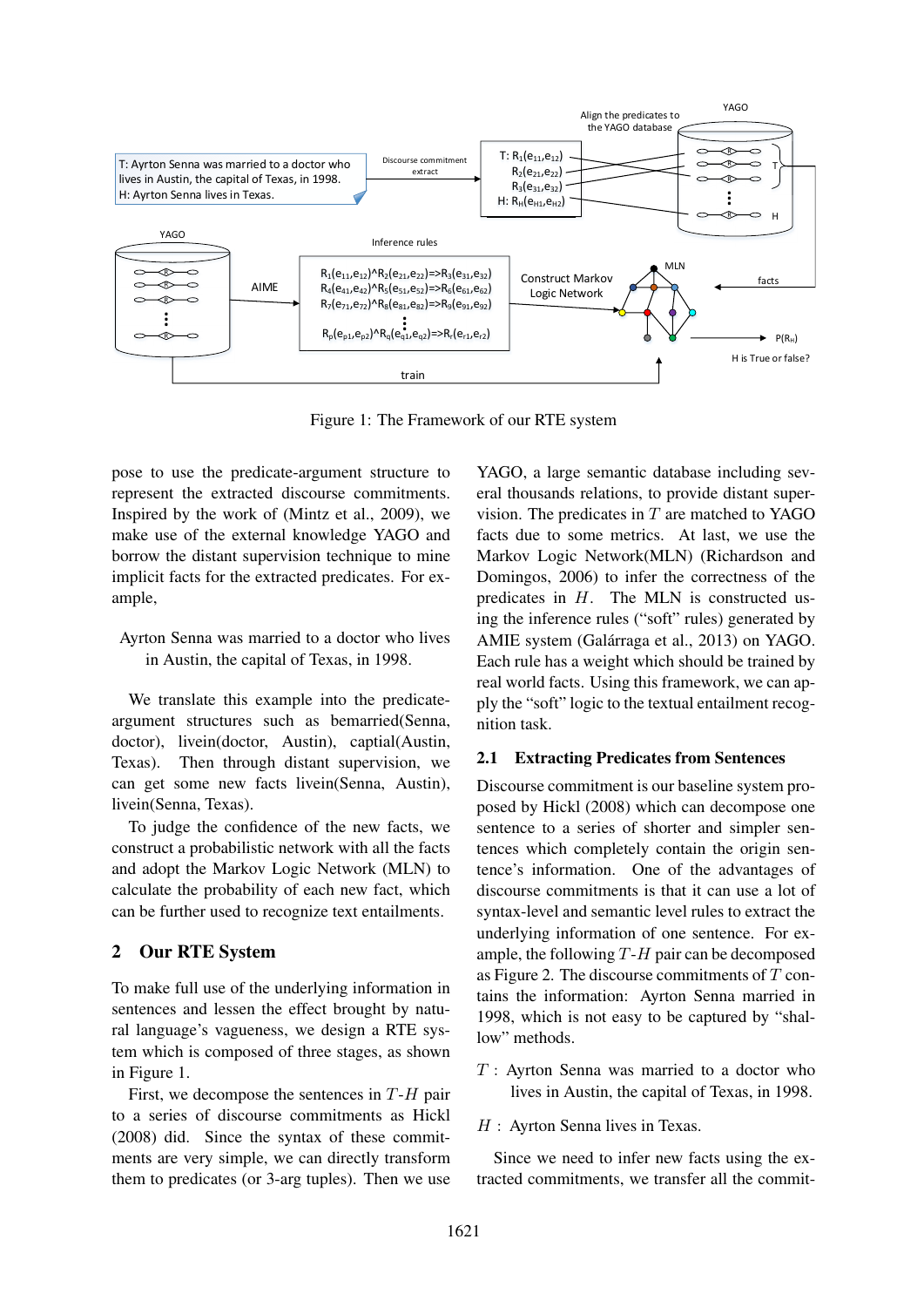

Figure 2: Text Commitments Example

ments to predicates. For example, the commitments in Figure 2 can be transformed to the predicates (or triples) shown in Figure 3. We use RE-VERB (Fader et al., 2011) to extract the triples (predicate + 2 Arguments). To make the inference process in the next section more convenient, we order that all of the arguments should be NPs. Therefore, we check if the arguments in the triples contain or have overlap with any of the NPs, replace it with that NP, and the predicates are successfully extracted.

#### 2.2 Distant supervision with YAGO

The goal of distant supervision is to use the knowledge of YAGO (Mahdisoltani et al., 2014) to help the textual entailment recognition task. The facts in YAGO have various type of connections with each other. We think this connection is very useful for RTE. Therefore, the predicates in the  $T-H$  pair should be matched to the YAGO facts for making advantage of the connection information.

Since YAGO is very large, the common predicates can easily matched to YAGO facts in most cases. However, YAGO cannot contain every predicate in T. We run DIRT (Lin and Pantel, 2001) system on 1GB text random sampled from Gigaword corpus and for each predicate we choose the top-10 similar predicates as its synonymous predicate. If the origin predicate cannot be found in YAGO, we instead check for the top-10 similar predicates. If we still cannot find a match, that means this predicate has very little connection with other predicates and cannot be supervised by YAGO.

#### 2.3 Probabilistic Inference

The goal of MLN (Richardson and Domingos, 2006) is to implement the probabilistic inference, or "soft" logic inference. MLN is constructed by an inference rule base. Each rule has a weight which needs to be well trained by real word



Figure 3: Text Predicates Example

facts. We use AMIE to mine inference rules from YAGO.

 $AMIE<sup>1</sup>$  (Galárraga et al., 2013) is a state-ofthe-art inference rule mining system. The motivation of AMIE is that KBs themselves often already contain enough information to derive and add new facts. If, for example, a KB contains the fact that a child has a mother, then the mother's husband is most likely the father.

#### $motherOf(m, c) \wedge marriedTo(m, f) \Rightarrow fatherOf(f, c)$

AMIE can mine such inference rules from large KBs. The inference rules can be directly used for constructing Markov logic network in the next section. In addition, the process of mining inference rules is quite efficient so that it is very helpful for our RTE task.

We use AMIE only to extract the inference rules. After the inference rules are prepared, we can construct a MLN. We give the related facts in YAGO to the MLN, then the weights of each inference rule can tune to a best fit for these facts. After the weights of each inference rule are well trained, the MLN is well prepared to use. Given the predicates in T, we first select all the related rules to construct a simple MLN, and then give the MLN some facts. After that, the MLN will calculate the probabilities of the unknown new facts. The arguments of the new facts are the permutations of all the ground atoms (or entities). For example, if we give the facts "hasChild (Cliton, Chelsea)" and "IsMarriedto (Cliton, Hillary)", the MLN will output the probability of "hasChild (Cliton, Hillary)", "hasChild (Hillary, Chelsea)", "IsMarriedto (Cliton, Chelsea)", etc. Obviously, the probability of "hasChild (Hillary, Chelsea)" may be the highest, so that it is most likely to be true. The MLN constructing and inferring can be implemented by

<sup>1</sup> http://www.mpi-inf.mpg.de/departments/databases-andinformation-systems/research/yago-naga/amie/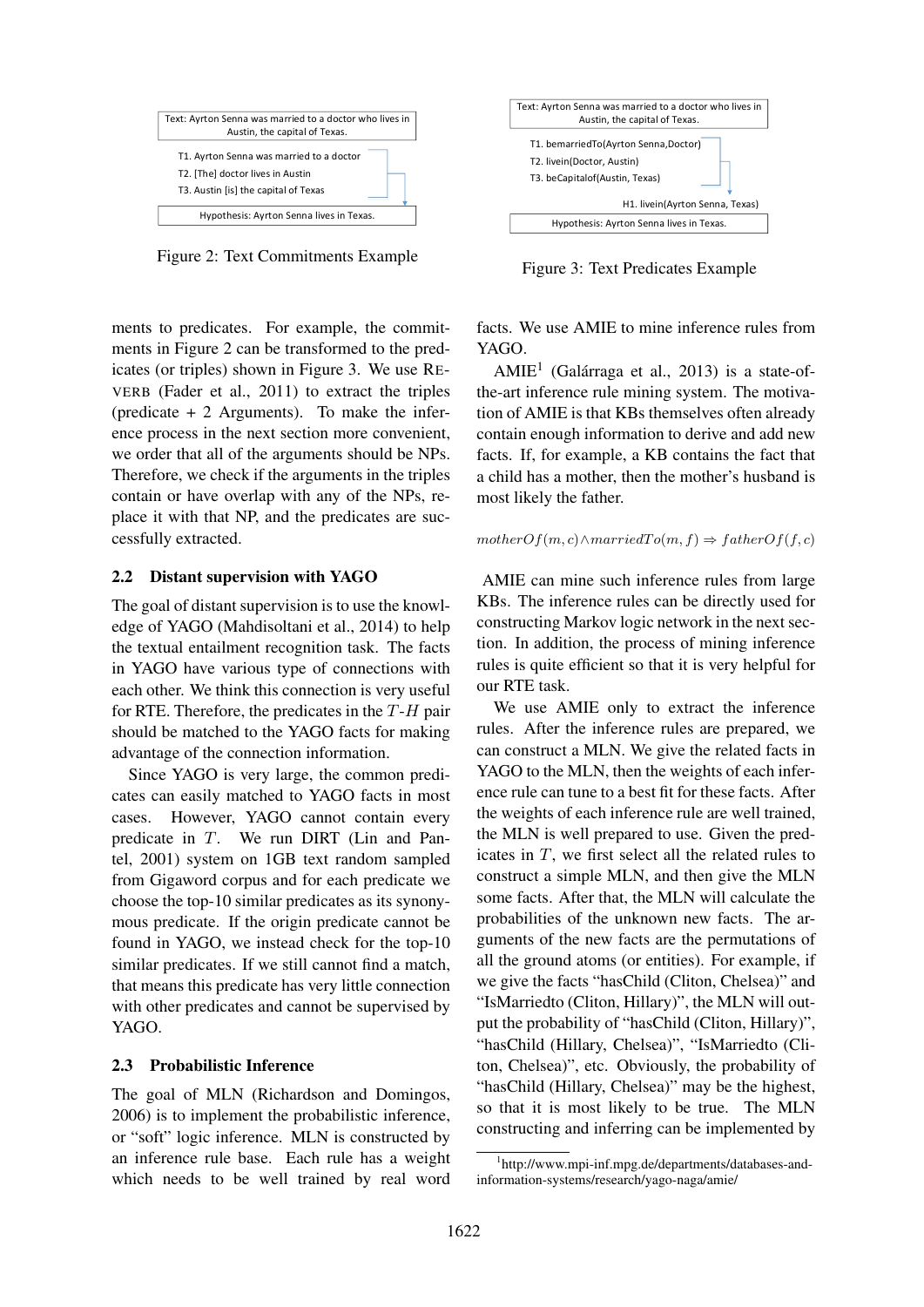| Approach                                    | Accuracy |
|---------------------------------------------|----------|
| Term overlap (Zanzotto and Moschitti, 2006) | 67.50%   |
| Graph Matching (MacCartney et al., 2006)    | 65.33%   |
| Classification-Based (Hickl et al., 2006)   | 77.00%   |
| Discourse Commitment (Hickl, 2008)          | 84.93%   |
| Strict logic (Tatu and Moldovan, 2006)      | 71.59%   |
| Our Framework                               | 85.16%   |
|                                             |          |

Table 1: Performance of Inference based RTE

Alchemy<sup>2</sup> , which provides a series of algorithms for statistical relational learning and probabilistic logic inference, based on the Markov logic representation.

After the new facts are inferred, we check if these facts can cover the predicates in  $H$ . If so, we decide  $T$  entails  $H$ .

#### 3 Experiment

We evaluate the performance of our framework for RTE on the PASCAL RTE- $2<sup>3</sup>$  and RTE- $3<sup>4</sup>$ datasets, which has 1600 examples. We use the YAGO2 for aligning predicates and mining inference rules. YAGO2 contains more than 940K facts and about 470K entities. We run the AMIE system on YAGO2 for only one time to get all inference rules (about more than 1.8K in total). For each  $T-H$  pair, we only choose a portion of related inference rules to construct MLN. The chosen rules must contain at least one predicate which occurred in the predicates of T-H pair. We only use the MLN to infer when the discourse commitment paraphrasing cannot identify a T-H pair as "Entailment", which is a back-off method.

We compare our result with 5 baseline systems: (1) Zanzotto and Moschitti (2006)'s simple termoverlap measure, (2) MacCartney et al. (2006)'s semantic graph-mapping approach, (3) Hickl et al. (2006)'s classification-based term alignment approach. (4) Hickl (2008)'s discourse commitment based Alignment, (5) Tatu and Moldovan (2006)'s strict logic based method. The comparison of the 5 baselines and our framework is shown in Table 1. Since we only need to judge "Yes" or "No" for the 1600 examples, the precision is equal to the recall, so that we only report the precision.

According to the Table 1, the performance of our framework is higher than Hickl (2008)'s baseline, which is significant (Wilcoxon signed-rank test,  $p < 0.05$ ). The reason is that we have added the inference portion to Hickl (2008)'s method. Therefore, some  $T-H$  pairs which had to be judged by semantic reasoning can be corrected by our framework. For instance,  $T$  is "Hughes" loved his wife, Gracia, and was absolutely obsessed with his little daughter Elicia." and  $H$  is "Gracia's daughter is Elicia." It is not easy for the former baselines to recognize this entailment, but our framework can easily recognize it to be "true". In this way, our framework has achieved a higher result.

#### 4 Related work

Textual Entailment Recognizing (RTE) task has been widely studied by many previous works. Firstly, the method based on similarity and overlap (Malakasiotis and Androutsopoulos, 2007; Jijkoun and de Rijke, 2005; Wan et al., 2006). This kind of methods can help solve the paraphrase recognition problem, which is a subset of RTE. Another important similarity-based method is tree kernel (Zanzotto and Moschitti, 2006), which rely on the cross-pair similarity between two pairs  $(T', H')$  and  $(T'', H'')$ .

Secondly, some approaches extract the knowledge in  $T-H$  pair and check if the knowledge in  $T$ contains the knowledge in  $H$ . Hickl (2008) transformed the  $T-H$  pair into discourse commitments, reducing the RTE task to the identification of the commitments from a  $T$  which support the inference of the  $H$ . Other works map the text to logical meaning representations, and then strict logic entailment methods, possibly by invoking theorem provers.

Thirdly, some works make use of statistical classifiers which leverages a wide variety of features. The language expression of each  $T-H$  pair are represented by a feature vector  $\langle f_1, f_2 \cdots f_m \rangle$ . The feature vector contains the scores of different similarity measures applied to the pair, and possibly other features.

There are also other works based on predicateargument representations with Markov Logic for RTE, such as Rios et al. (2014) and Beltagy et al. (2013). However, they did not use discourse commitments to extract predicate-argument triples, which may lead to severe information loss.

#### 5 Conclusion

This paper introduced a new framework to solve the Textual Entailment Recognizing task. This

<sup>2</sup> http://alchemy.cs.washington.edu/

<sup>3</sup> http://pascallin.ecs.soton.ac.uk/Challenges/RTE2/

<sup>4</sup> http://pascallin.ecs.soton.ac.uk/Challenges/RTE3/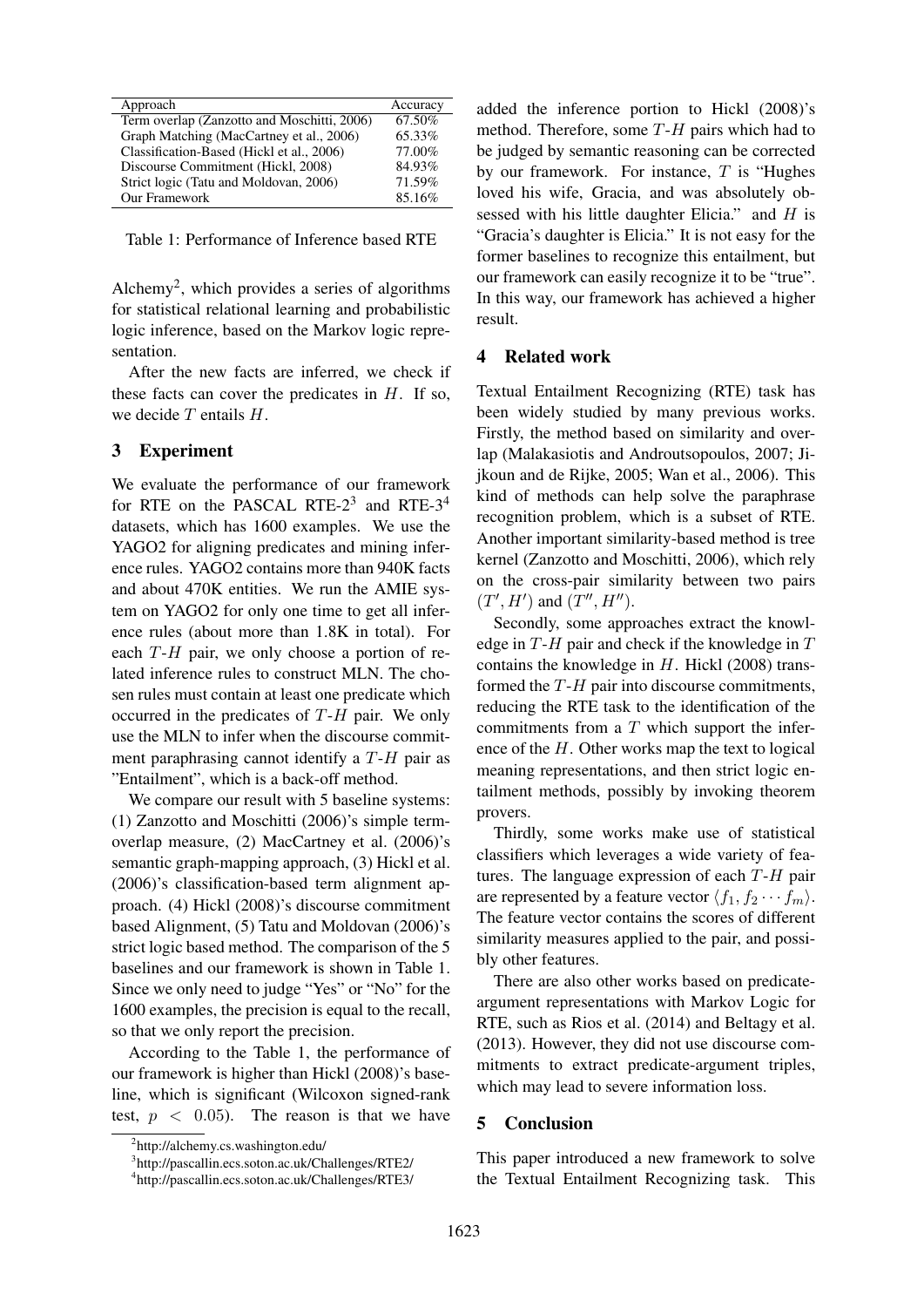framework makes full use of Markov logic network for probabilistic inference. We hold that probabilistic inference is better than strict logic method since transforming from language form to strict logic form could lose a lot of information. Therefore it is extremely hard for the theorem provers to perform well.

In addition, we use YAGO database for distant supervision. The predicates extracted from T-H pair are first aligned with YAGO. If it succeeds, the inference procedure of MLN will become much more accurate. In addition, the inference rules for constructing MLN are also extracted from YAGO database using AIME system.

This framework can correctly recognize the entailment  $T-H$  pairs which must be judged using inference. This is our improvement over the previous work.

#### Acknowledgement

This research is supported by National Key Basic Research Program of China (No.2014CB340504) and National Natural Science Foundation of China (No.61375074,61273318). The contact authors of this paper are Sujian Li and Baobao Chang.

## References

- Islam Beltagy, Cuong Chau, Gemma Boleda, Dan Garrette, Katrin Erk, and Raymond Mooney. 2013. Deep semantics with probabilistic logical form. In *Proceedings of the Second Joint Conference on Lexical and Computational Semantics (\* SEM-13)*.
- Ido Dagan, Oren Glickman, and Bernardo Magnini. 2006. The pascal recognising textual entailment challenge. In *Machine learning challenges. evaluating predictive uncertainty, visual object classification, and recognising tectual entailment*, pages 177– 190. Springer.
- Rodrigo de Salvo Braz, Roxana Girju, Vasin Punyakanok, Dan Roth, and Mark Sammons. 2006. An inference model for semantic entailment in natural language. In *Machine Learning Challenges. Evaluating Predictive Uncertainty, Visual Object Classification, and Recognising Tectual Entailment*, pages 261–286. Springer.
- Anthony Fader, Stephen Soderland, and Oren Etzioni. 2011. Identifying relations for open information extraction. In *Proceedings of the Conference on Empirical Methods in Natural Language Processing*, pages 1535–1545. Association for Computational Linguistics.
- Luis Antonio Galárraga, Christina Teflioudi, Katia Hose, and Fabian Suchanek. 2013. Amie: association rule mining under incomplete evidence in ontological knowledge bases. In *Proceedings of the 22nd international conference on World Wide Web*, pages 413–422. International World Wide Web Conferences Steering Committee.
- Aria D Haghighi, Andrew Y Ng, and Christopher D Manning. 2005. Robust textual inference via graph matching. In *Proceedings of the conference on Human Language Technology and Empirical Methods in Natural Language Processing*, pages 387–394. Association for Computational Linguistics.
- Andrew Hickl, John Williams, Jeremy Bensley, Kirk Roberts, Bryan Rink, and Ying Shi. 2006. Recognizing textual entailment with lccs groundhog system. In *Proceedings of the Second PASCAL Challenges Workshop*.
- Andrew Hickl. 2008. Using discourse commitments to recognize textual entailment. In *Proceedings of the 22nd International Conference on Computational Linguistics-Volume 1*, pages 337–344. Association for Computational Linguistics.
- Valentin Jijkoun and Maarten de Rijke. 2005. Recognizing textual entailment using lexical similarity. In *Proceedings of the PASCAL Challenges Workshop on Recognising Textual Entailment*, pages 73–76.
- Dekang Lin and Patrick Pantel. 2001. Dirt@ sbt@ discovery of inference rules from text. In *Proceedings of the seventh ACM SIGKDD international conference on Knowledge discovery and data mining*, pages 323–328. ACM.
- Bill MacCartney, Trond Grenager, Marie-Catherine de Marneffe, Daniel Cer, and Christopher D Manning. 2006. Learning to recognize features of valid textual entailments. In *Proceedings of the main conference on Human Language Technology Conference of the North American Chapter of the Association of Computational Linguistics*, pages 41–48. Association for Computational Linguistics.
- Farzaneh Mahdisoltani, Joanna Biega, and Fabian Suchanek. 2014. Yago3: A knowledge base from multilingual wikipedias. In *7th Biennial Conference on Innovative Data Systems Research*. CIDR 2015.
- Prodromos Malakasiotis and Ion Androutsopoulos. 2007. Learning textual entailment using svms and string similarity measures. In *Proceedings of the ACL-PASCAL Workshop on Textual Entailment and Paraphrasing*, pages 42–47. Association for Computational Linguistics.
- Mike Mintz, Steven Bills, Rion Snow, and Dan Jurafsky. 2009. Distant supervision for relation extraction without labeled data. In *Proceedings of the Joint Conference of the 47th Annual Meeting of the ACL and the 4th International Joint Conference on*